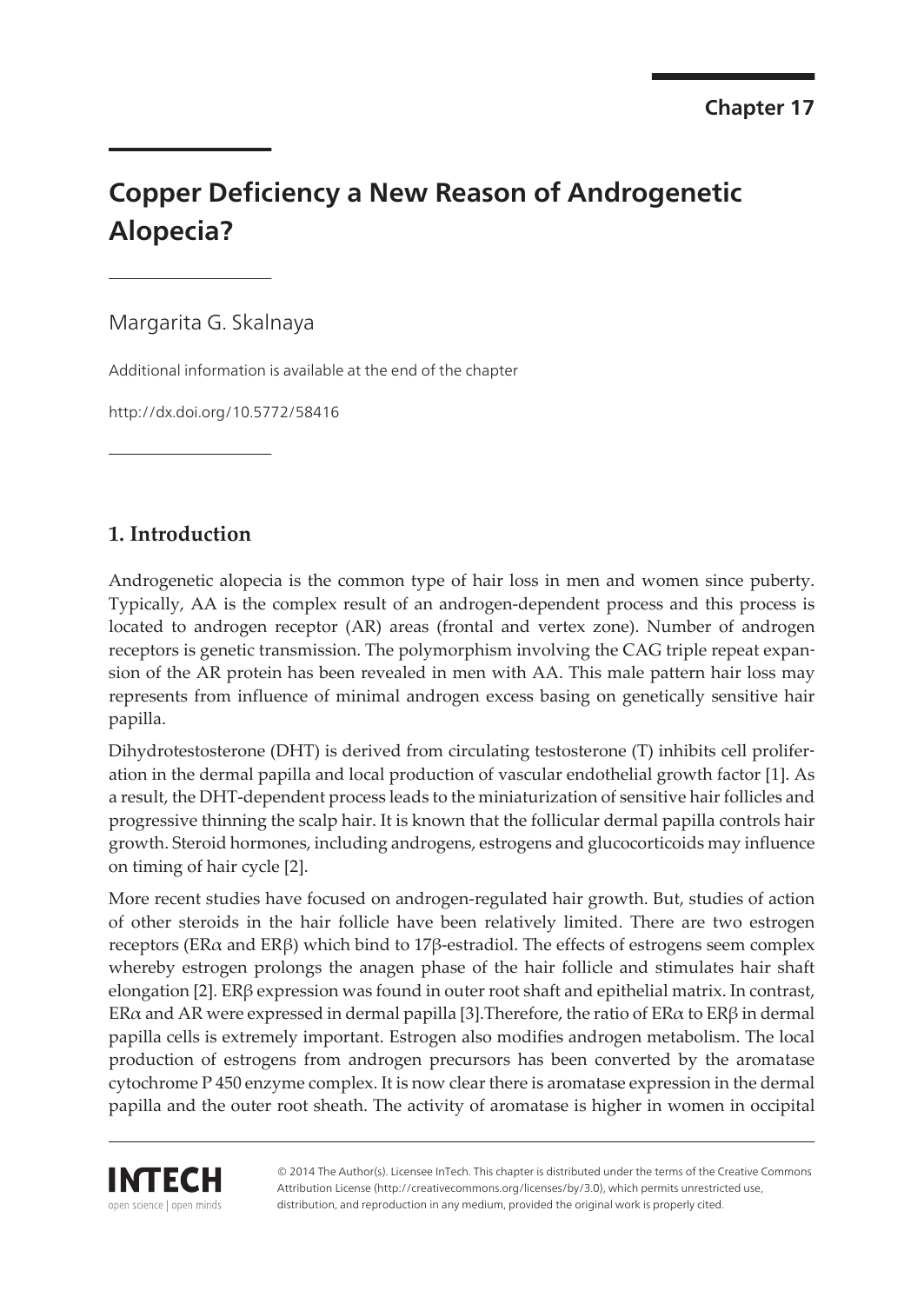

**Figure 1.** The hair shaft

scalp area compared to the frontal scalp and it has been diminished in AA [[4](#page-10-0)]. Some researchers found that estradiol inhibited 5 alpha-reductase activities [[5](#page-10-0)]. The effects on estrogens might be explained by an increased conversion of T to the weaker androgens such as androstendione and androstendiol. Progesterone is able to modulate activity of DHT in dermal papilla by 75% [[4](#page-10-0), [6\]](#page-10-0). Also, progesterone is widely recognized as a marker of estrogen action and has antiinflammatory properties. Progesterone regulates the expression of matrix metalloproteinases (MMPs) by transforming growth factor- $\beta$  [[7](#page-10-0)].

However, in women hair loss is not limited to only this location and combined with diffuse alopecia. Except in some cases, treatment of 5 alpha reductase inhibitors is ineffective in women. The origin and mechanisms of AA in women are different and more complicated than in men and remain a challenge.

The aim of the work was to estimate a possible role of trace elements (TE) changes in AA in man and women.

### **2. Materials and methods**

In this study, 97 women and 40 men, ages 20-55 y., with AA were selected for the determination of TE content and CP in serum, hormonal status. Diagnosis of AA was based on clinical findings, pattern of increased hair thinning on frontal/vertex scalp with greater hair density on occipital scalp zone; retention of frontal hairline; and the presence of miniaturized hairs (vellus hair, diameter less  $30 \mu$ km). Detailed study of the consumption of drugs, iron intake and thyroid metabolism ruled out other types of alopecia. The degree of AA was determined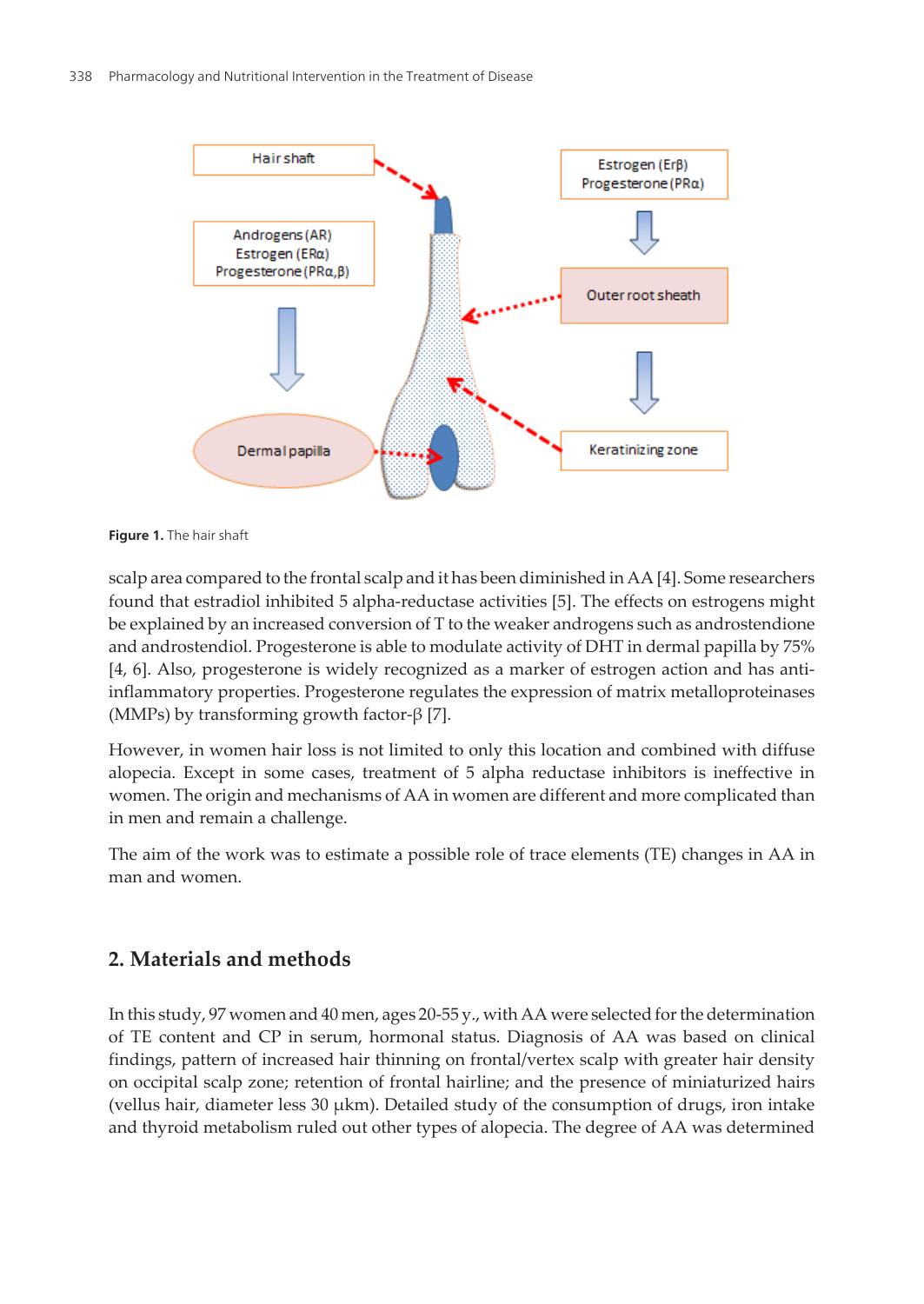

**Figure 2.** The timing of the hair cycle

by application of Ludwig scales (II–III). Exclusion criteria were: replacement hormone therapy (RHT) with estrogens, progesterone, testosterone, L-thyroxin or corticoids during last 6 months. Women's group was divided by 5 subgroups: women with excess of androgens, ages before 40 and after 40 y.o. (22 and 19 correspondently), women with excess of estrogens before and after 40 y.o. (24 and 17) and women with obesity at age of 20-40 year (16 patients). Women had both AA and the other sings of elevated androgens level (hirsutism and acne) were included in group with excess of androgens (HA 1 and 2). Women in group with excess of estrogens had endometriosis, uterine leiomyoma or combining both of these (HE 1 and 2). Childbearing aged women with abdominal obesity (waist >88 cm.) and excess of ALT concentration in blood were enrolled in group with obesity (O1). Control group included in agematched men and women (76 and 32 patients correspondently) who presented no diseases at the time of examine. The concentration of TE has been analyzed by ICP mass-spectrometer Nexion-300D and Elan-9000 (Perkin Elmer Corp., USA). Reference materials of serum and hair samples were used. The level of FSH (follicle-stimulated hormone), LT (leuteotpophic), 17βestradiol (E2), progesterone (PR), prolactin, androstendione (A), dihydrotestosterone (DHT) and sex hormone bound globulin (SHPG) was tested by routine laboratory methods.

Statistical analyses were performed with the ANOVA software (Statistics version 7). We applied non parametrical statistics: median, 25 and 75 percentiles. Student's t-test was used to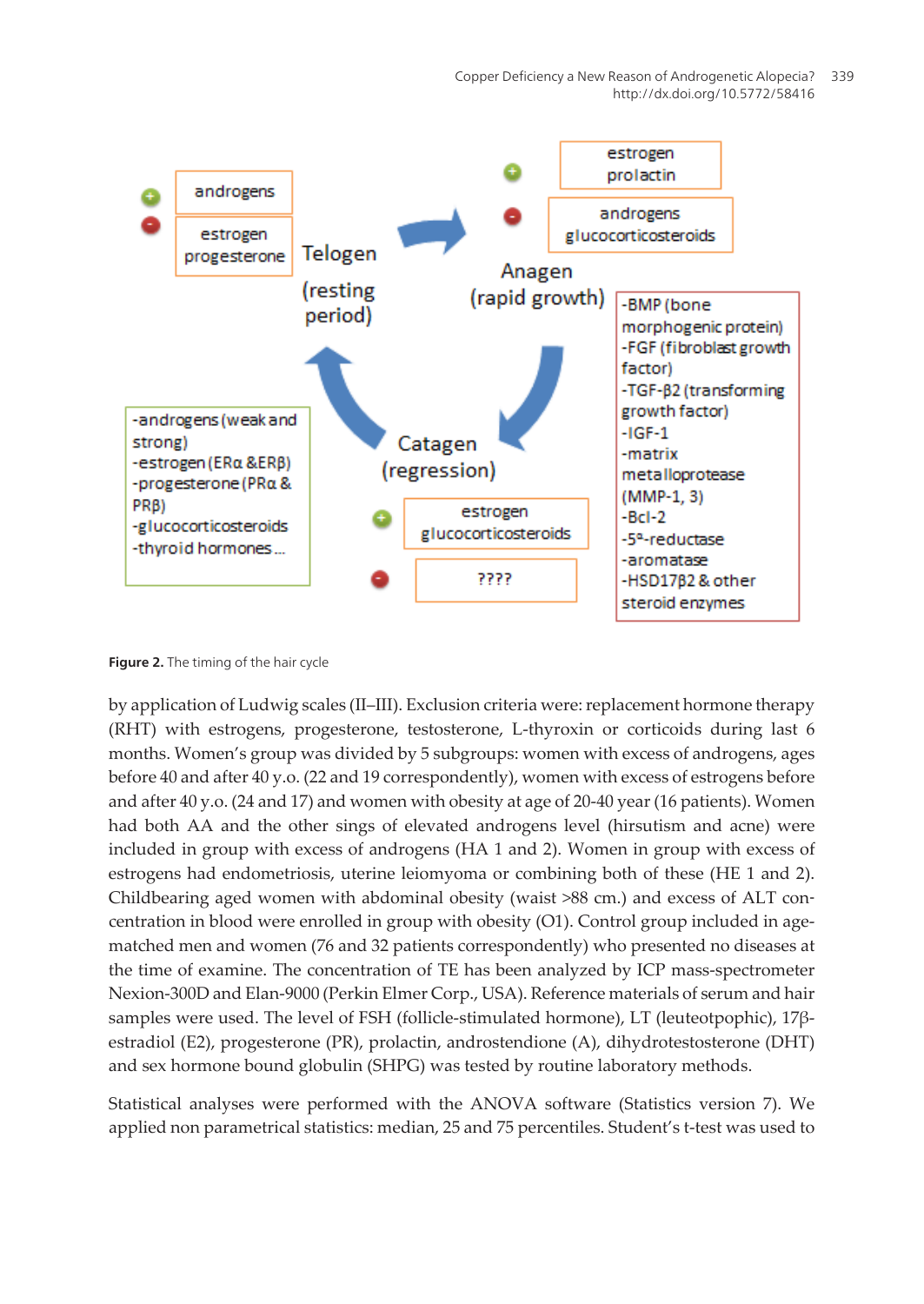compare the values of quantitative variables. Correlations among variables were studied using the Pearson's coefficient.  $P \le 0.05$  was considered significant in all analyses.

#### **3. Results**

No significant differences of TE serum content in men and women were found between AA patients and control group. The exception was the concentration of copper (Cu) which was statistically significant differences between men and women suffering from AA and matched control (Table 1). In present work in women with hyperandrogenism there are the some trends in TE content in serum than in men. The key disorder was decreased Cu level in frontal zones of scalp hair and serum.

|                                                              | Men            |                         |               |                         | Women          |                         |               |                         |
|--------------------------------------------------------------|----------------|-------------------------|---------------|-------------------------|----------------|-------------------------|---------------|-------------------------|
| Element                                                      | AA group, n=40 |                         | Control, n=32 |                         | AA group, n=97 |                         | Control, n=76 |                         |
|                                                              | Median         | Persencile<br>$(25-75)$ | Median        | Persencile<br>$(25-75)$ | Median         | Persencile<br>$(25-75)$ | Median        | Persencile<br>$(25-75)$ |
| As                                                           | 0,019          | 0,015-0,025             | 0,015         | 0,008-0,028             | 0,018          | 0,007-0,028             | 0,02          | 0,01-0,032              |
| Ca                                                           | 92,3           | 88, 2-98, 5             | 96,1          | 91.0-101.0              | 95,8           | 90.6-102.4              | 95,3          | 89.6-103.3              |
| Co                                                           | 0,0005         | 0,0004-0,0006           | 0,0006        | 0,0004-0,0007           | 0,006          | 0,0005-0,0008           | 0,0006        | 0,0005-0,0008           |
| Cu                                                           | 0,80           | $0.70 - 0.85$           | $0.88*$       | $0,75 - 1,06$           | 0,85           | $0.77 - 0.94$           | $0.99*$       | $0.90 - 1.11$           |
| Fe                                                           | 1,3            | $1,0-1,5$               | 1,4           | $1, 3 - 1, 5$           | 1,3            | $1,0-1,6$               | 1,2           | $0,78-1,46$             |
| K                                                            | 183            | 169-196                 | 187           | 178-199                 | 170            | 158-193                 | 178           | 157-204                 |
| Mg                                                           | 20,7           | 19,9-21,2               | 20,7          | 19,3-22,4               | 20,3           | $19,1 - 21,5$           | 20,8          | 19,4-22,4               |
| Mn                                                           | 0,0034         | 0,0030-0,0038           | 0,0037        | 0,0031-0,0048           | 0,0032         | 0,0027-0,0039           | 0,0032        | 0,0026-0,0043           |
| Mo                                                           | 0,0008         | 0,0007-0,0012           | 0,0009        | 0,0007-0,0012           | 0,0009         | 0,0007-0,0012           | 0,001         | 0,0008-0,0014           |
| Ni                                                           | 0,006          | 0,005-0,007             | 0,006         | 0,005-0,008             | 0,006          | 0,005-0,007             | 0,006         | 0,005-0,008             |
| Se                                                           | 0,14           | $0,13-0,16$             | 0,16          | $0,13-0,17$             | 0,14           | $0,13-0,17$             | 0,14          | $0,13-0,16$             |
| Zn                                                           | 0,89           | $0,83 - 1,04$           | 0,91          | $0,82-1,10$             | 0,81           | $0,72-0,95$             | 0,83          | $0,69-1,06$             |
| *-P<0, 01 (differences between control group and AA's group) |                |                         |               |                         |                |                         |               |                         |

**Table 1.** Trace elements content (mkg/ml) in serum in men and women with AA

In spite of sex decreased Cu concentration in serum were obtained in patients with AA. However, Cu level in women was higher in comparison to men.

Median, 25-th and 75-th percentiles values in women with AA and accompanying other diseases are summarized in Table 2.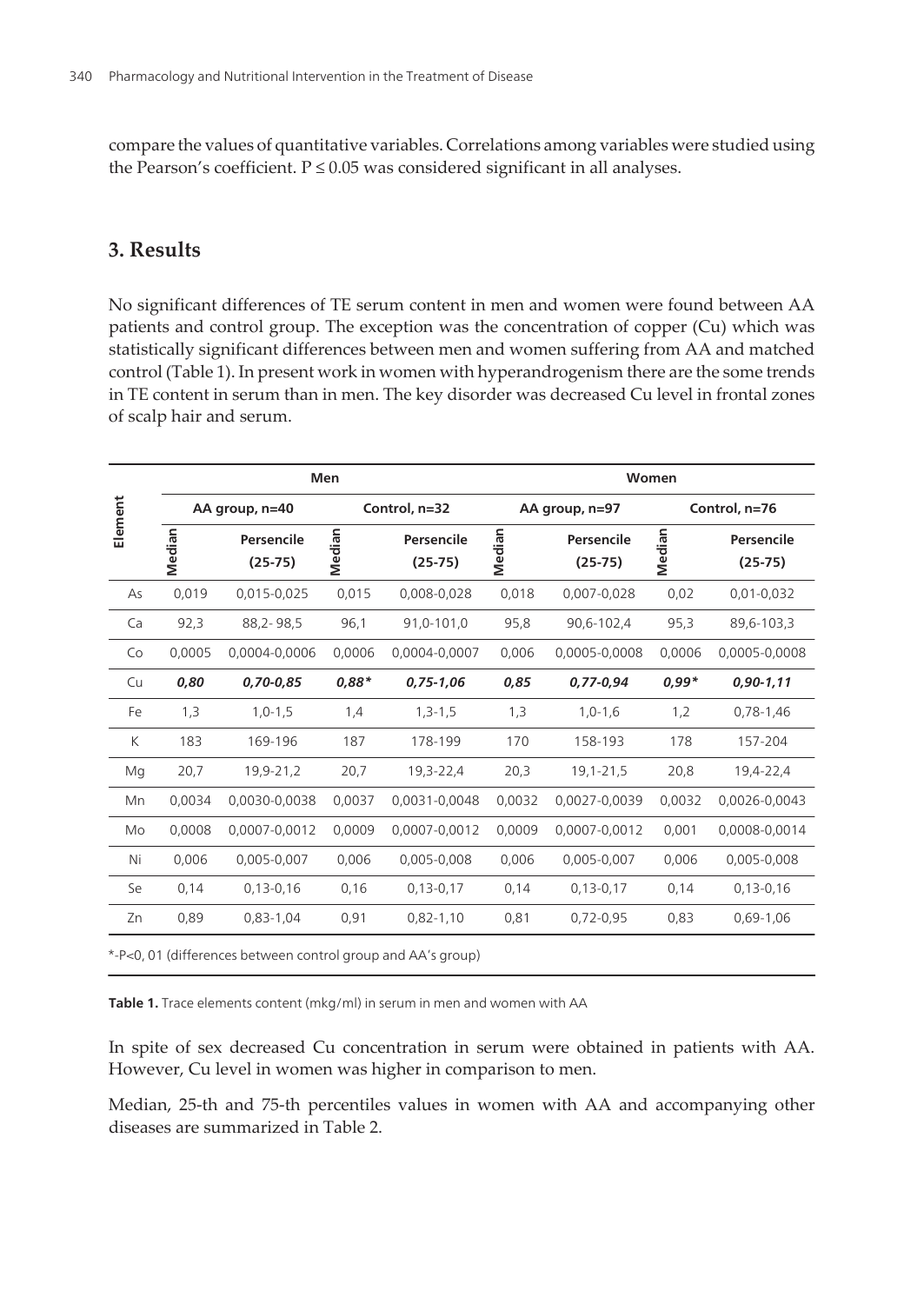| Copper Deficiency a New Reason of Androgenetic Alopecia? | 341 |
|----------------------------------------------------------|-----|
| http://dx.doi.org/10.5772/58416                          |     |

| Element | HA1               | HA <sub>2</sub>   | 01                | HE <sub>1</sub>                                                                                                       | HE <sub>2</sub>   | Control            |
|---------|-------------------|-------------------|-------------------|-----------------------------------------------------------------------------------------------------------------------|-------------------|--------------------|
|         | $n=22$            | $n = 19$          | $n=24$            | $n = 17$                                                                                                              | $n=16$            | $n=76$             |
| As      | 0,017             | 0,020             | 0,016             | 0,014                                                                                                                 | 0,012             | 0,020              |
|         | $(0,007-0,031)$   | $(0,008-0,031)$   | $(0,006-0,038)$   | $(0,006-0,023)$                                                                                                       | $(0,007-0,031)$   | $(0,010-0,032)$    |
| Ca      | 95,8              | 101,1             | 91,3              | 97,8                                                                                                                  | 93,5              | 95,3               |
|         | $(91, 5-98, 0)$   | $(89,3-104,0)$    | $(87, 2 - 97, 5)$ | $(87, 1 - 100, 5)$                                                                                                    | $(91,7-97,1)$     | $(89, 6 - 103, 3)$ |
| Co      | 0,0006            | 0.0005            | 0,0006            | 0,0007<br>$(0,0005-0,0007)$ $(0,0004-0,0007)$ $(0,0004-0,0008)$ $(0,0005-0,0008)$ $(0,0005-0,0010)$ $(0,0005-0,0008)$ | 0,0007            | 0,0006             |
| Cu      | $0.81*$           | $0.85*$           | 0,94              | $0.97**$                                                                                                              | $0.99**$          | 0,99               |
|         | $(0, 72 - 0, 89)$ | $(0,80-0,91)$     | $(0, 81 - 1, 08)$ | $(0, 86 - 1, 19)$                                                                                                     | $(0,89-1,21)$     | $(0, 90 - 1, 11)$  |
| Fe      | 1,3               | 1,2               | 1,2               | 1,3                                                                                                                   | 1,1               | 1,2                |
|         | $(1, 1 - 1, 7)$   | $(1, 1-1, 4)$     | $(0, 8-1, 6)$     | $(0, 4 - 1, 5)$                                                                                                       | $(0,6-1,4)$       | $(0, 8-1, 5)$      |
| Κ       | 183               | 193               | 183               | 195                                                                                                                   | 170               | 178                |
|         | $(164 - 204)$     | $(169 - 291)$     | $(165-194)$       | $(175 - 234)$                                                                                                         | $(153-190)$       | $(157 - 204)$      |
| Mg      | 20,4              | 20,9              | 19,6              | 20,5                                                                                                                  | 19,6              | 20,8               |
|         | $(19, 1 - 21, 8)$ | $(20, 1 - 22, 1)$ | $(18, 4 - 21, 4)$ | $(18,7-22,3)$                                                                                                         | $(18, 1 - 20, 5)$ | $(19, 4 - 22, 4)$  |
| Mn      | 0,0033            | 0.0035            | 0,0031            | 0,0030<br>(0,0027-0,0040) (0,0030-0,0039) (0,0026-0,0034) (0,0027-0,0035) (0,0027-0,0036) (0,0026-0,0043)             | 0,0033            | 0,0032             |
| Mo      | 0,0009            | 0,0007            | 0,0009            | 0,0008<br>$(0,0007-0,0013)$ $(0,0005-0,0010)$ $(0,0006-0,0011)$ $(0,0006-0,0009)$ $(0,0007-0,0008)$ $(0,0008-0,0014)$ | 0,0007            | 0,0010             |
| Ni      | 0,006             | 0,006             | 0,006             | 0,005                                                                                                                 | 0,005             | 0,006              |
|         | $(0,005-0,007)$   | $(0,005-0,007)$   | $(0,004-0,007)$   | $(0,005-0,006)$                                                                                                       | $(0,004-0,006)$   | $(0,005-0,008)$    |
| Se      | 0,15              | 0,14              | 0,15              | 0,14                                                                                                                  | 0,14              | 0,14               |
|         | $(0, 13 - 0, 16)$ | $(0, 14 - 0, 16)$ | $(0, 13 - 0, 16)$ | $(0, 12 - 0, 16)$                                                                                                     | $(0, 13 - 0, 15)$ | $(0, 13 - 0, 16)$  |
| Zn      | 0,93              | 0,85              | $0.70*$           | 0,89                                                                                                                  | 0,79              | 0,83               |
|         | $(0,82-1,05)$     | $(0,75-1,07)$     | $(0,66-0,76)$     | $(0,80-0,95)$                                                                                                         | $(0,69-1,19)$     | $(0.69 - 1.06)$    |
| Cu/Mn   | 239               | 245               | 319               | $336***$                                                                                                              | $349**$           | 288                |
|         | $(187 - 306)$     | $(213 - 277)$     | $(278-369)$       | $(300-438)$                                                                                                           | $(282 - 420)$     | $(253 - 370)$      |
| Cu/Zn   | $0.82*$           | 1,01              | $1.31*$           | 1,12                                                                                                                  | 1,12              | 1,22               |
|         | $(0, 73 - 1, 06)$ | $(0, 76 - 1, 14)$ | $(1, 22 - 1, 40)$ | $(1,04-1,25)$                                                                                                         | $(0,82-1,50)$     | $(0, 94 - 1, 42)$  |

\*-P<0,005 (differences between control group and others)

\*\*-P<0, 05 (differences between groups with excess of androgens (HA1) and estrogens (HE 1 or 2)).

Table 2. TE content and ratio Cu/Mn and Cu/Zn (Median, 25-75<sup>th</sup> percentiles) in women with AA and associated with different diseases.

When we separated women with AA into subgroups there have obtained differences between control and investigated groups. No significant differences were found between AA patients and control in the majority of TE content in serum. Although the lowest Cu content was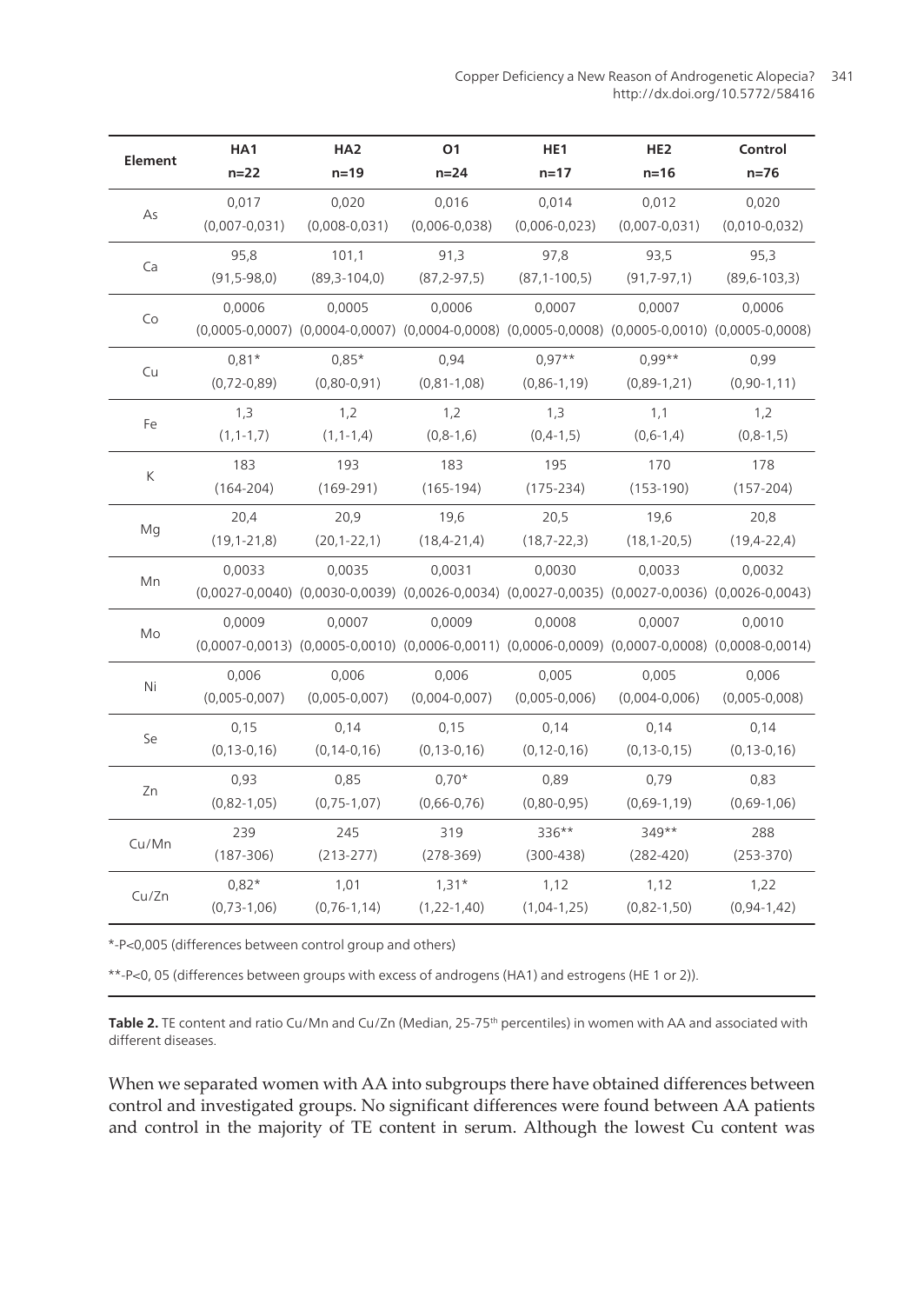observed in group combining AA with other sing of excess of androgens such as hirsutism and acne.



**Figure 3.** Content of Cu, Zn and ceruloplasmin (CP) in men and women with AA

Cu concentration in groups with elevated androgens level and with appearance of several marks of androgens abundance was lower than in the whole women group with AA. There were statistically significant differences between Cu level in groups with plenty of androgens and estrogen. In case of being endometriosis or uterine leiomyoma (HE1 and 2) in women Cu concentration in serum have maintained the same than in control, although not decreased in patients with AA. The overflowed androgens in women were conducted the reduction Cu content in serum considerably. The zinc (Zn) level was the lowest in women who combined AA and abdominal obesity. There was variety Zn content in serum in women at ages. In women under 40 year of age either elevated androgens or excess of estrogen the Zn level was getting low as compared to women before 40 year. The ratio Cu/Mn in women HE1 and 2 groups has been elevated significantly in comparison with groups with excess of androgens.

There was a tendency to raise the ratio Cu/Mn in women with elevated estrogen level as compared to control. The ratio Cu/Zn was significant lower in women any ages with abundant of androgens than in control. But, in case of abdominal obesity the values of this ratio were higher in comparison with control group.

#### **4. Discussion**

The hair follicle represents a unique, highly regenerative neuroectodermal – mesodermal interaction system. These transformations are controlled by changes in the expression/ activity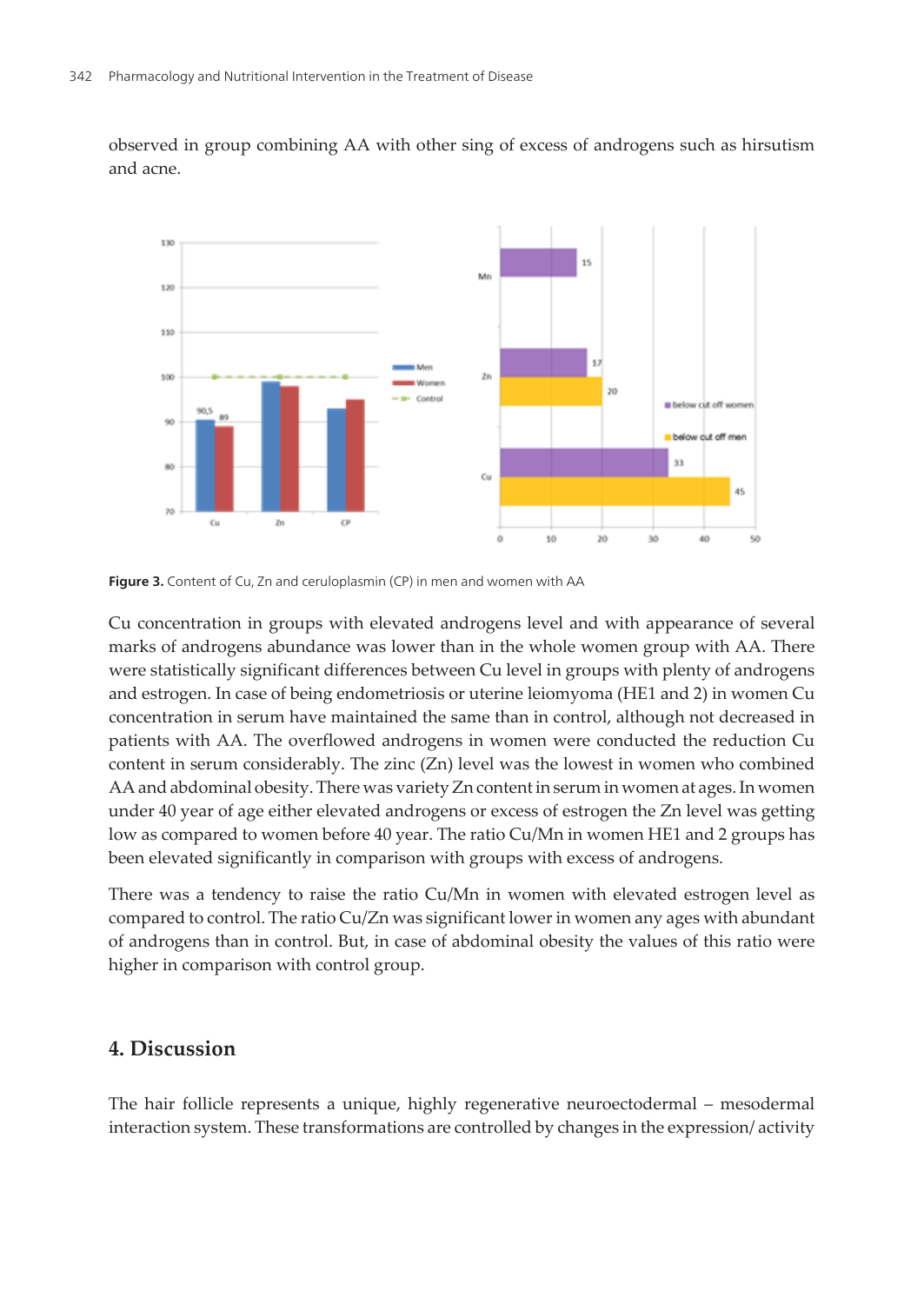

**Figure 4.** Cu content and ratio Cu/Mn in women with AA

of a numerous growing factors, cytokines, hormones, neurotransmitters, as well as transcrip‐ tion factors and enzymes.

Alopecia areata (AA) is the most common type of alopecia that the onset after puberty in both sexes. AA may affect up to 70 of men and 40% of women [[8](#page-10-0)]. Male and female pattern hair loss are clinically distinct entities but pathogenically indistinguishable. The main role in the onset of AA in men is local disturbances in androgens metabolism which based on genetic predis‐ poses to converse of terminal hair in vellus-like hair. AA is a polygenetic hereditary disease. A low number of CAG repeats in the androgen receptor gene implies increased risk factor for AA; prostate hyperplasia, coronary heart disease. But the role of sex hormones in females is less understood. Same of women suffering from AA are revealed androgens excess with other signs of elevated androgens such as hirsutism, acne, polycystic ovary syndrome. In women there is the appearance of AA combining with diffuse hair loss [[9](#page-10-0)].

AA in men is due to implicate DNT production by 5 alpha-reductase type 2. The primary precursor of DHT in men is testosterone. The androgen receptor (AR) binding leads to increase production of cytokines such as  $TGF\beta-1$  and 2, which promote telogen, thinning and shortening hair. There is a low number of AR in occipital hair follicles that hair loss is mostly restricted to the scalp vertex and frontal and temporal areas. The using of a type 2 – selective inhibitor demonstrated the improvements in scalp hair growth in men. On stopping finasteride treatment, the balding process resumed. However, finasteride has been associated with depressive symptoms, persistent sexual side effects (loss of libido and erectile function). In contract to its beneficial effects of finasteride (5 alpha–reductase's inhibitor) in men; it didn't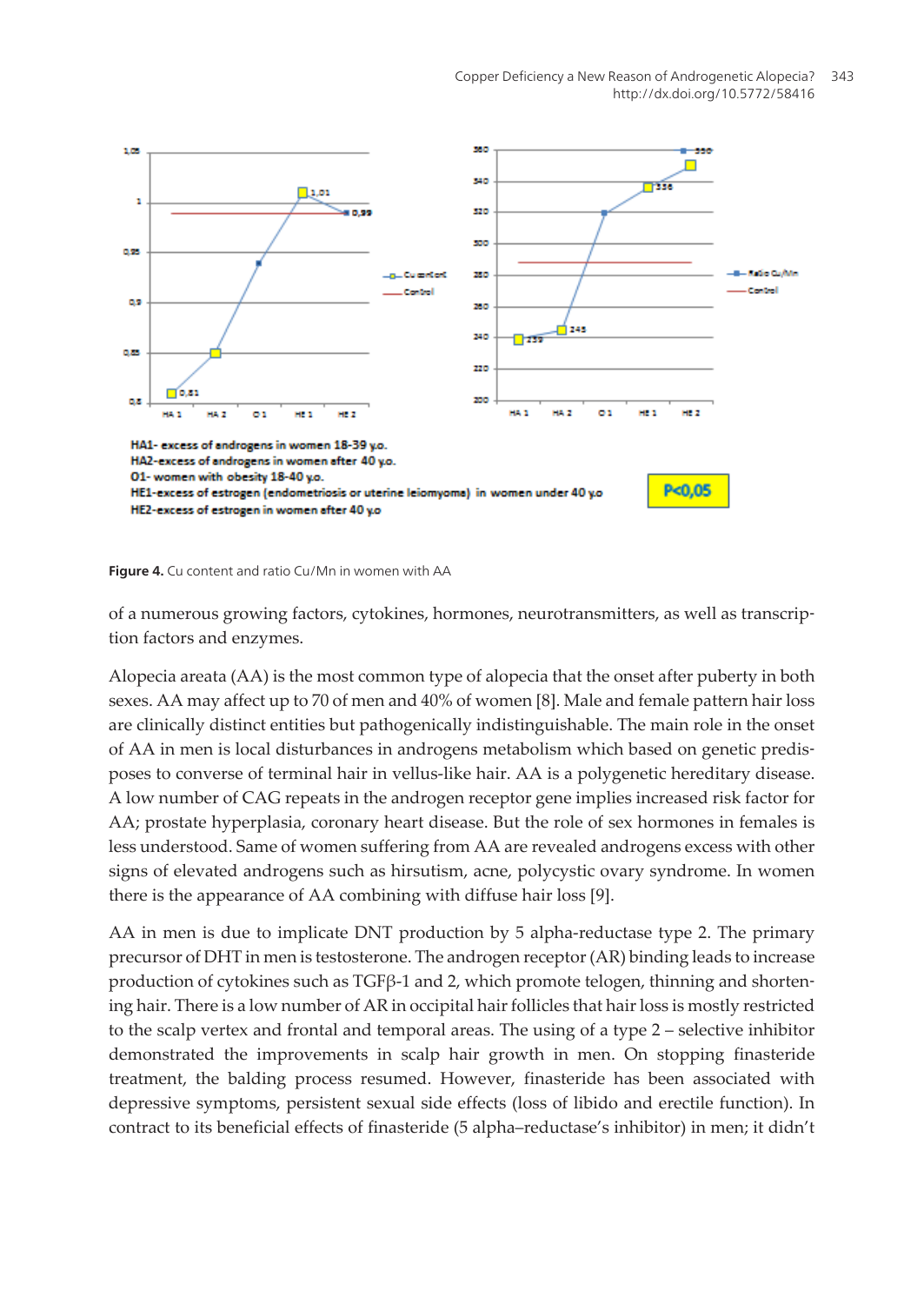improve hair growth in women with AA. These findings suggested that the molecular mechanisms involved in the different metabolic ways in regulations hair growth in women.

Women with some markers of insulin resistant have increased risk of AA [\[9\]](#page-10-0). Several studies have analyzed the relationship between androgenetic alopecia and cardiovascular disease. Women with AGA showed higher significant mean values than non-alopecic women for all the parameters (triglyceridaemia, LDL-C, total cholesterol, total cholesterol/HDL-C and LDL-C/HDL-C) and lower significant HDL-C than controls.

Estrogens are indirect anti-androgens which increase SHMG production by binding to androgens and reducing their bioavailability. The production of estrogens from androgens via aromatase is of the importance in hair follicles. The comparison of scalp biopsies from men and women with AA revealed aromatase levels to be higher in hair follicles from occipital area in comparison to the frontal hair follicles. Furthermore, aromatase levels has found in six times higher in women when compared to men. Recent study has demonstrated that both dermal papilla and outer root sheath expressed aromatase activity. The levels of ER expression and aromatase activity may be modulated by steroid hormones in other tissues it would be important in the hair follicle. Likewise androgens have been reported to alter the ration of ER $\alpha$  to ERβ [\[2\]](#page-10-0). The alteration in the ratio of ER $\alpha$  to ERβ in dermal papilla cells could promote E2 signaling via ERβ in preference to ERα.

Since the hair follicles has been shown to express AR, glucocorticoid receptor,  $ER\alpha$ ,  $ER\beta$  and progesterone receptors (PRα and PRβ). Both the dermal papilla cells and surrounding epithelial cells express ER. Additional local productions of E2 via conversion from A by aromatase may act in either an autocrine or paracrine manner to control lair growth and differentiation. In experimental studies PR inhibited the synthesis of DHT in dermal papilla by 75%. E2 was less able inhibit its production [[6](#page-10-0)].

However, no direct effects of prolactin on hair growth have been reported [\[11](#page-10-0)]. Progesterone acts via PR receptors on cells to induce secretion of paracrine factor that in turn stimulate the expression 17β –hydroxysteroid dehydrogenase type 2 (HSD17β2). HSD17β2 metabolizes E2 to weak estrogenic estrone. The control of hair growth by E2 is much more complex than previously appreciated.

The E2 may modulate hair growth by interfering with androgen metabolism [\[12](#page-10-0)]. The estrogenic effects on dermal papilla cells are mediated via ERα.The role of ERβ may be to protect tissues from oxidative stress by inducing battery of antioxidative enzymes. Under hyperestrogenic conditions, the ratio PR $\beta$  to PR $\alpha$  is decreased but ratio ER $\beta$  to ER $\alpha$  is elevated in endometriosis and uterine leiomyoma. Serum Cu level is known to control by estrogens. Under excess of androgens Cu content in serum was decreased and associated with elevated DHT level which results of 5alpha-reductase type 2 activities. The pathogenic mechanism of AA is case of abundant of androgens doesn't differ in men and women with high androgens level. The development of AA shows up other clinical marks of androgens excess (hirsutism and acne) and reflect the interaction androgens and estrogen metabolism. Both AR and  $ER\alpha$ are located into dermal papilla and influenced on hair growth [\[4\]](#page-10-0). In some studies have shown there was depressed ratio E2 to androgens [[13\]](#page-10-0).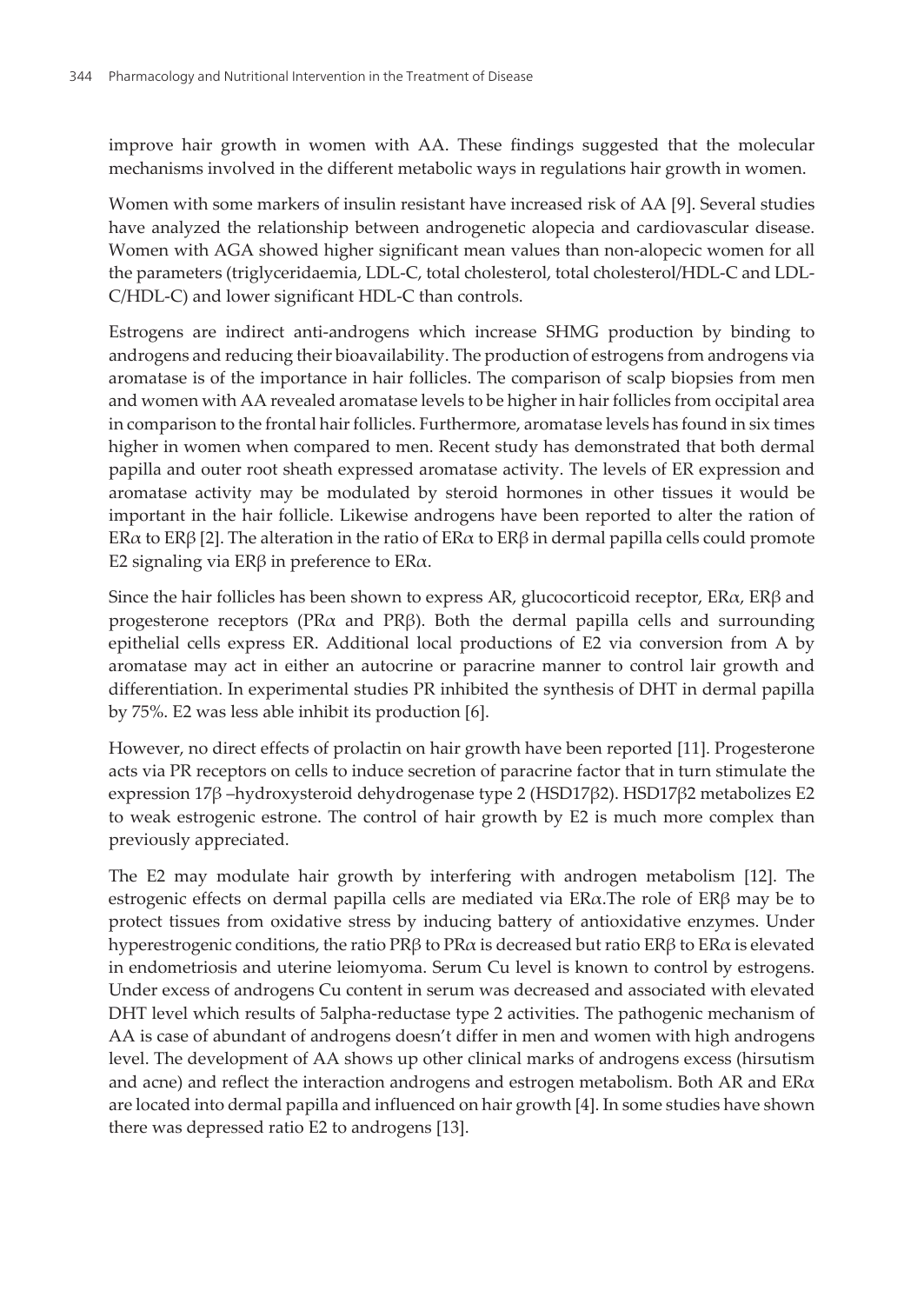We demonstrated the development of AA in women with endometriosis or /and uterine leiomyoma. These diseases have usually revealed of estrogens excess, high activity of aroma‐ tase and decreased level of progesterone. There was a high level of ratio ERβ to ERα against the background of changed ratio progesterone receptor (PRα/PRβ). The onset and development of AA in this group didn't link to abundant androgens level.



**Figure 5.** Proposed schema of TE dependent androgenetic alopecia

Normal or excess estrogens concentration and deficiency or resistant to progesterone were typical in these women. Cu content in serum and ratio Cu/Mn determined higher than in control. But, Mn level in these groups remains lower to compare with control. These data suggest that the important value in appearance of AA belongs to the relationship between E2 and PR and ratio of their receptors in peripheral tissues. About 15% from all examined women with AA have been detected the cut-off Mn level. Mn is known to impede the female and male reproductive function. In experimental studies the relationship Mn concentration and progesterone level have been shown. There is the high level of Mn-COD in lutein phase of menstrual cycle [[14\]](#page-10-0). Manganese superoxide dismutase (Mn–COD), an antioxidant enzyme in the mitochondria, protects cells by scavenging superoxide radicals. Mn–COD increases by inducing progesterone. Experimental data suggests that Mn down-regulated steroidogenesis in Leydig cells [[15\]](#page-11-0). Mn influences the receptor signaling pathways and contractile machinery of vascular smooth muscle cells [\[16](#page-11-0)]. The expression of Mn-COD was significantly increased by 17β–estrogen and testosterone in neutrophil granulocytes in healthy volunteers [\[17](#page-11-0)]. In our work we hypothesize that the assignment of low Mn content may reflect depressed value of PR, changed ratio PR receptors or cell's resistance to PR.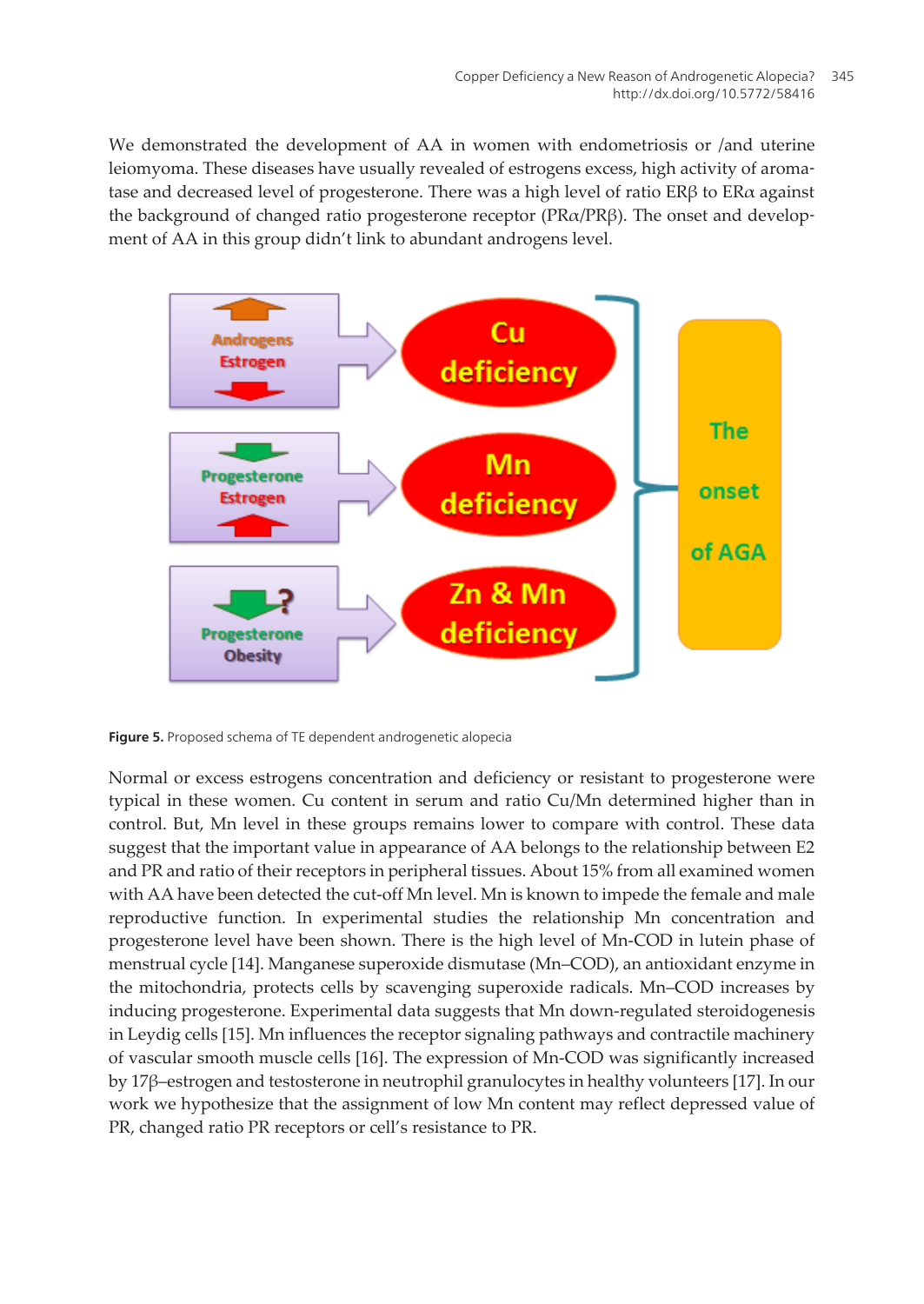<span id="page-9-0"></span>In women serum ferritin levels may also be assessed to determine hair loss. Appreciating the importance of iron as a factor in hair loss may be important in the therapy in a variety of etiologically distinct forms of hair loss. According to obtained findings there was no statistical difference in iron content between control and experimental groups [\[18](#page-11-0)].

| Condition       | excess of A                                                                            | excess of estrogen                               |
|-----------------|----------------------------------------------------------------------------------------|--------------------------------------------------|
| Hormonal status | $\uparrow$ A $\rightarrow$ DHT                                                         | $\uparrow$ E, $\downarrow$ Progesterone, $\pm$ A |
| Receptors       | AR→ alteration ratio ERa/ERB                                                           | alteration ratio ERa/ERB and PRB/PRa             |
| Age             | after puberty                                                                          | middle age and premenopausal                     |
| Treatment       | decrease level of A and modulation of increase level of progesterone and<br>ratio ER's | modulation of ratio ER's                         |

**Table 3.** The difference of the onset and development of AA under excess of androgen or estrogen.

In this hypothetic scenario, there were two groups' women with AA. One of them has been registered excess of A in serum (Table 3). The other demonstrated normal level of A but had the alteration of estrogen and progesterone contents in blood. A lot of hormones, growth's factors take part in development of AA. Many diseases have followed by AA. Typically, the excess of A in blood in both men and women with AA have been revealed. Surprisingly, in women with hyperestrogenic condition the onset of AA have shown. The comparable with control level of A has been demonstrated in this group. Therefore, the ratio of  $ER\alpha$  to  $ER\beta$  in follicular dermal papilla cells may be important. The alteration of estrogen, progesterone and androgen receptors has the key of metabolic disturbances in dermal papilla cells and outer root sheath. That is why the typical approaches for treatment of AA which include in using hormonal replacement therapy, inhibitors of DHT production and others were not fruitful.

#### **Author details**

Margarita G. Skalnaya\*

Address all correspondence to: skalnaya@yandex.ru

Center for Biotic Medicine, Moscow, Russia

#### **References**

[1] Jamin C. Androgenetic alopecia. //Ann. Dermato.l Venereol.-2002.-Vol. 129.-N.5 (Pt 2).-P.801-803.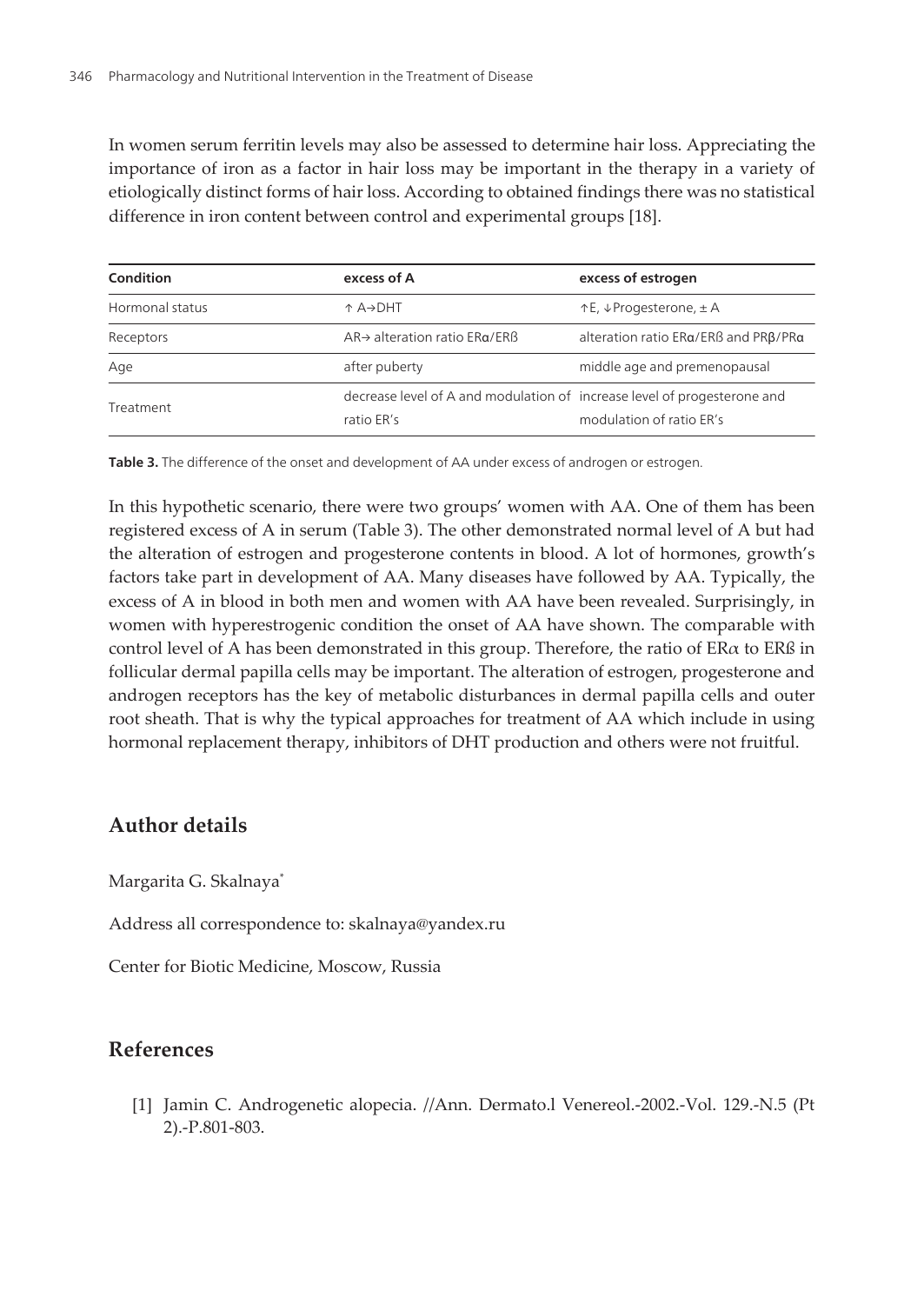- <span id="page-10-0"></span>[2] Thornton M.J. et al. The modulation of aromatase and estrogen receptor alpha in cultured human dermal papilla cells by dexamethasone: a novel mechanism for selective action of estrogen via estrogen receptor beta? //J. Investigative Dermatology.-2006.-Vol. 126.-P. 2010-2018.
- [3] Ohnemus U. et al. The Hair Follicle as an Estrogen Target and Source. // Endocrine Reviews.-2006.-Vol. 27.-N. 6.-P. 677-706.
- [4] Hoffmann R. Enzymology of the hair follicle. //European J. Dermatology.-2001.-Vol. 11.-N. 4.-P. 296-300.
- [5] Hoffmann R. et al. 17alpha-estradiol induces aromatase activity in intact human ana‐ gen hair follicles ex vivo. //Exp. Dermatol. – 2002.-Vol.11.-N.4.-P. 376-380.
- [6] Niiyama S, Happle R, Hoffmann R. //Influence of estrogens on the androgen metabo‐ lism in different subunits of human hair follicles. //Eur. J. Dermatol. – 2001.-Vol.11.- N.3.-P. 195-198.
- [7] Chevronnay G.H.P. et al. Regulation of matrix metalloproteinases activity studied in human endometrium as a paradigm of cyclic tissue breakdown and regeneration. // Biochim. Biophys. Acta.-2012.-Vol. 1824.-N. 1.-P. 146-156.
- [8] Kevin J. et al. Promising therapies for treating and /or preventing androgenic alopecia. //Skin Therapy Lett.-2012.-Vol. 17.-N. 6.-P.1-4.
- [9] Arias-Santiago S. et al. A comparative study of dyslipidaemia in men and women with androgenic alopecia. //Acta Derm. Venereol.-2010.-Vol. 90.-P. 485-487.
- [10] Niiyama R., Happle R. and Hoffmann R. Influence of estrogens on the androgen me‐ tabolism in different subunits of human hair follicles. //Eur. J. Dermatol.-2001.-Vol. 11.-N.3.-P. 195-198.
- [11] Craven A.J. et al. Prolactin signaling influences the timing mechanism of the hair fol‐ licle: analysis of hair growth cycles in prolactin receptor knockout mice. //Endocri‐ nology.-2001.-Vol. 142.-N. 6.-P. 2533-2539.
- [12] Ohnemus U. et al. Hair cycle control by estrogens: catagen induction via estrogen receptor (ER)-α is checked by ER-β signaling. //Endocrinology.-2005.-Vol. 146.-N. 3.-P. 1214-1225.
- [13] Matthew D. et al. Extra-adrenal glucocorticoids and mineralocorticoids: evidence for local synthesis, regulation and function. //Am. J. Physiol. Endocrinol. Metab.-2011.- Vol. 301.-P. 11-24.
- [14] Sugino N. et al. Superoxide dismutase expression in the human corpus luteum dur‐ ing the menstrual cycle and in early pregnancy. //Mol. Hum. Reprod. – 2000. – Vol. 6.  $- N. 1. - P. 19-25.$